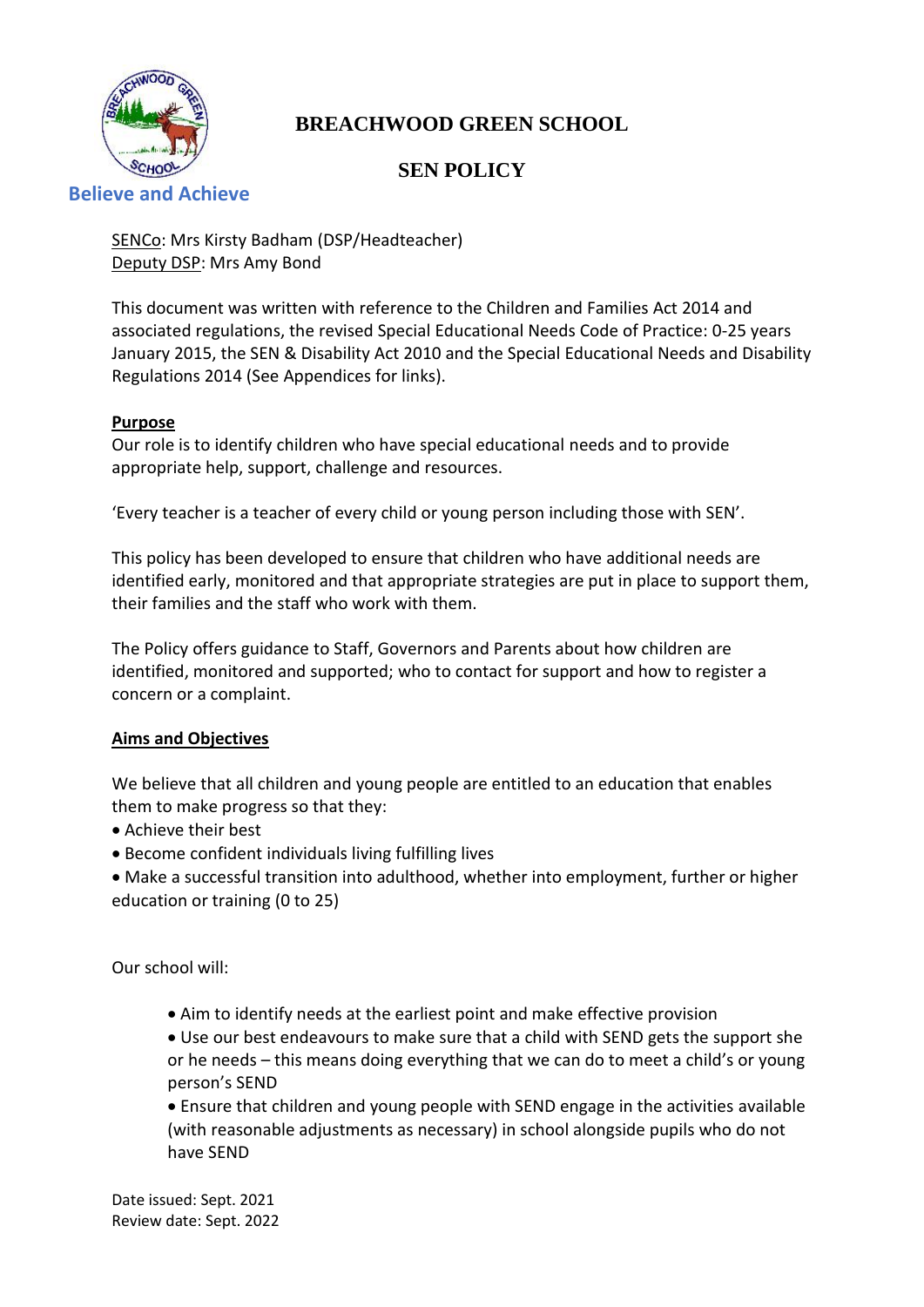- Identify the roles and responsibilities of staff including a designated teacher to be responsible for coordinating SEND
- Ensure that parents/carers play their part in supporting their child's education and informing parents/carers when the school is making special educational provision for a child
- Ensure that our children have a voice in this process

## **Identifying Special Educational Needs**

**SEN Definition**: The definition of Special Educational Needs, as outlined in the SEND Code of Practice 2015 (p.15): A child or young person has SEN if they have a learning difficulty or disability which calls for special educational provision to be made for him or her.

A child of compulsory school age or a young person has a learning difficulty or disability if he or she:

- Has a significantly greater difficulty in learning that the majority of others or the same age, or
- Has a disability which prevents or hinders him or her from making use of facilities of a kind generally provided for others of the same age in mainstream schools or mainstream post-16 institutions.

**Disability Definition:** The definition of disability, as outlined in the SEND Code of Practice 2015 (p. 16): Many children and young people who have SEN may have a disability under the Eqaulity Act 2010 – that is '…a physical or mental impairment which has a long-term and substantial adverse effect on their ability to carry out normal day-to-day activities.' This definition provides a relatively low threshold and includes more children than many realise: 'long-term' is defined as 'a year or more' and 'substantial' is defined as 'more than minor or trivial'. This definition includes sensory impairmentssuch as those affecting sight or hearing, and long-term health conditions such as asthma, diabetes, epilepsy and cancer. Children with such conditions do not necessarily have SEN, but there is a significant overlap between disabled children and you people and those with SEN. Where a disabled child or young person requires special educational provision they will also be covered by this SEN definition.

Children must not be regarded as having a SEND needs solely because of:

- A disability
- Attendance and punctuality
- Health and Welfare
- Being in receipt of Pupil Premium Grant
- Being a Looked After Child
- Being a child of Serviceman/woman
- The language of their home is different from the language in which they will be taught
- Slow progress or low attainment
- Persistent disruptive or withdrawn behaviours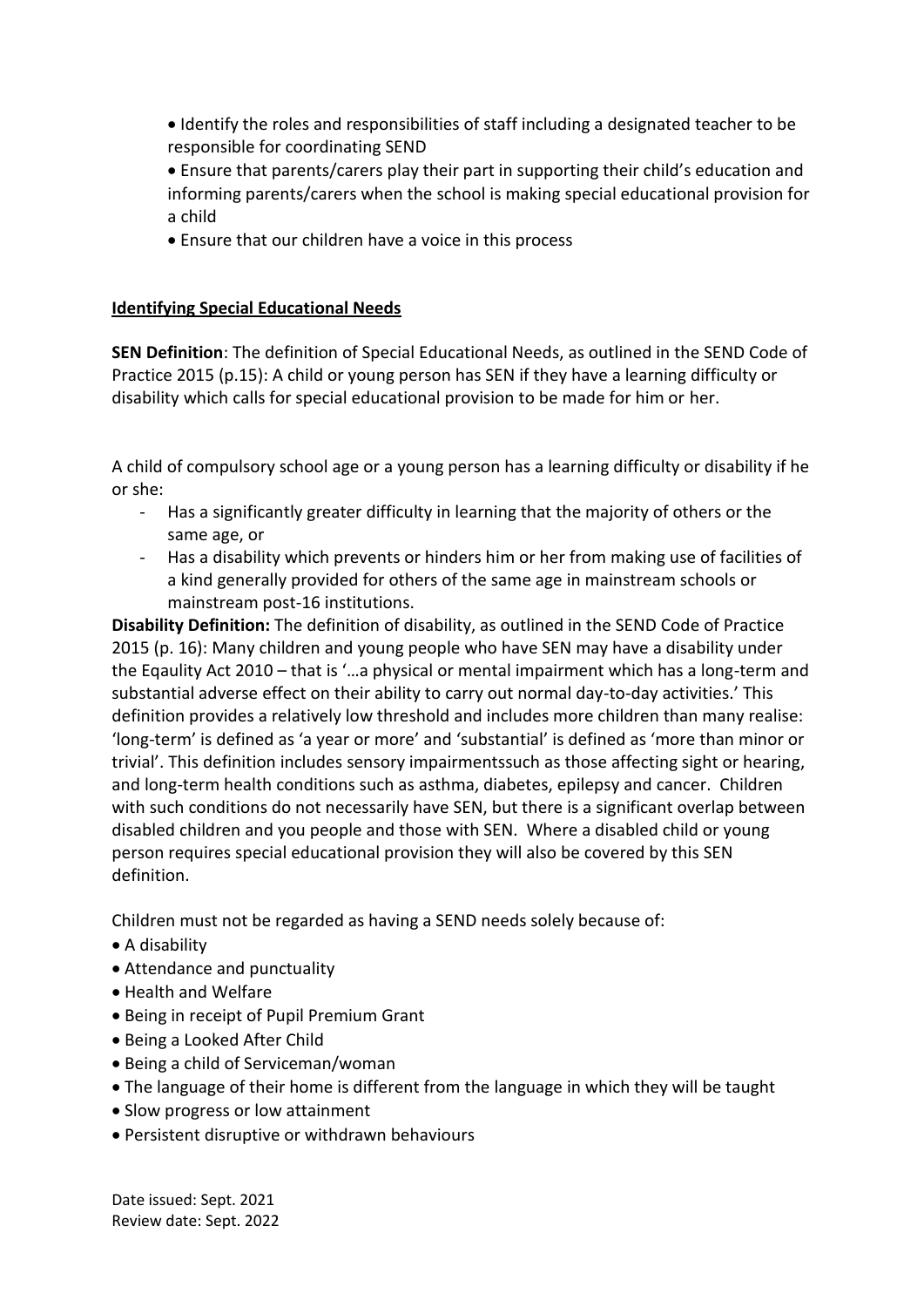## **Assessment**

The majority of children who join us have attended a previous educational setting and will have sometimes had their needs assessed already. Where possible, transition meetings are held with relevant professionals who may already be involved.

The school will assess each pupil's current skills and levels of attainment on entry, building on information from the previous setting and Key Stages as appropriate. Class teachers, supported by the senior leadership team, will make regular assessments of progress for all pupils. These should seek to identify pupils making less than expected progress given their age and individual circumstances. This can be categorised by progress which:

- is significantly slower than that of their peers starting from the same baseline
- fails to match or better the child's previous rate of progress
- fails to close the attainment gap between the child and their peers
- widens the attainment gap

Assessments are linked to the four broad areas of need: Communication and interaction; Cognition and learning;Social Emotional and Mental Health difficulties; and Sensory and Physical needs.

The school recognise that parents know their children best and understand the importance of all professionals listening and understanding when parents express concerns about their child's development.

We believe that the purpose of identification of SEND is not to fit a pupil into a category but to ascertain action we need to take as a school to meet their individual meets; our school considers the needs of the whole child.

For some children, SEND can be identified at an early age. However, for other children and young people difficulties become evident only as they develop. Working in partnership with parents/carers and the children themselves is an essential part of this process.

## **Factors that can impact on progress and attainment but is not an SEND**

Persistent disruptive or withdrawn behaviours do not necessarily mean that a child or young person has SEN. The school works closely with parents to identify possible causal factors such as undiagnosed learning difficulties, difficulties with communication or mental health issues. If it is thought housing, family or other domestic circumstances may be contributing to the presenting behaviour, a multi-agency approach, supported by the use of approaches such as the Early Help Assessment, may be appropriate. In all cases, early identification and intervention can significantly impact on outcomes.

Professionals will be alert to other events that can lead to learning difficulties or wider mental health difficulties, such as bullying or bereavement. Such events will not always lead to children having SEN but it can have an impact on wellbeing and sometimes this can be significant. The school will ensure that appropriate provision for a child's short-term needs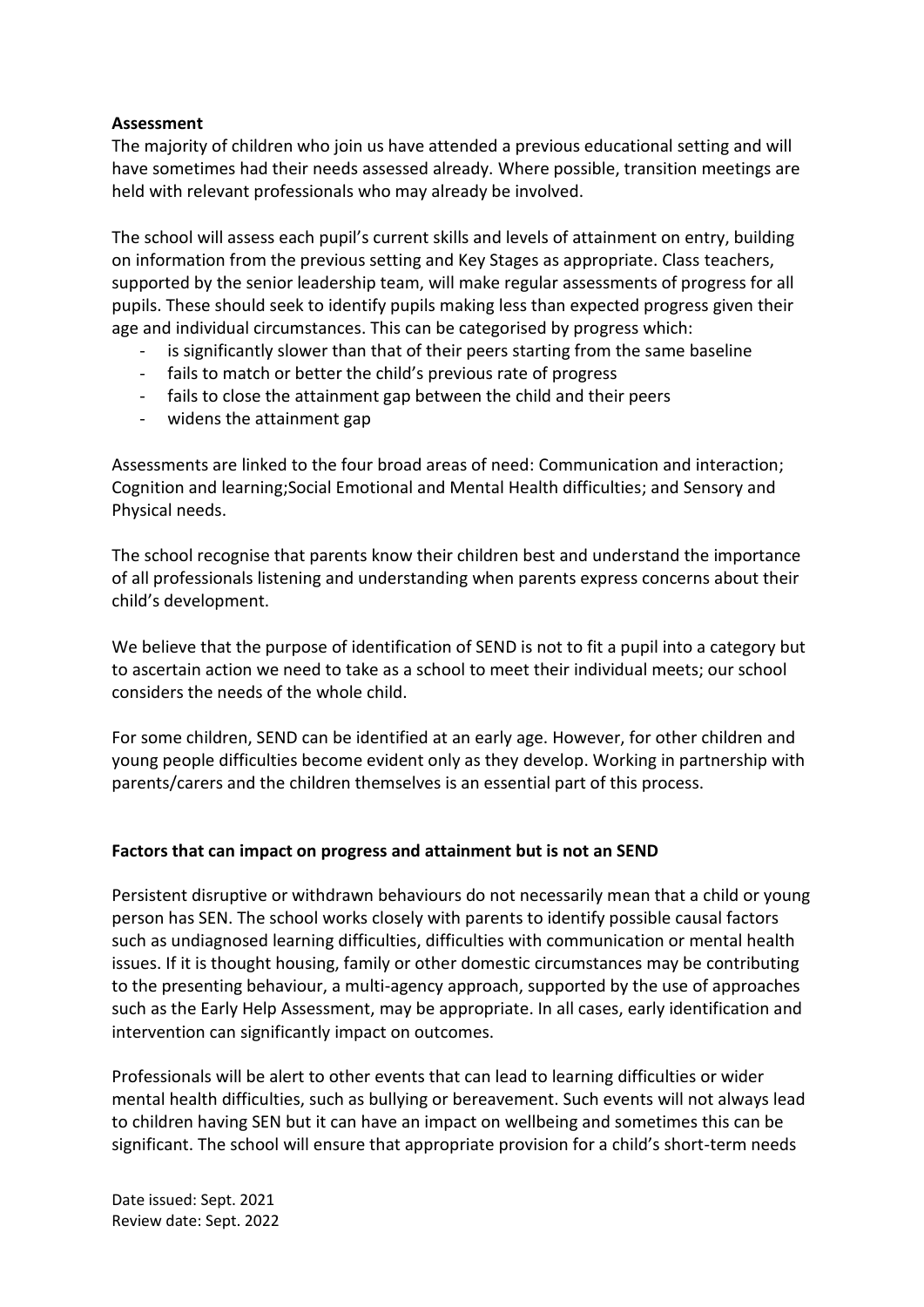is made in order to prevent problems escalating. Where there are long-lasting difficulties the school will consider whether the child might have SEN.

Slow progress and low attainment do not necessarily mean that a child has SEN and should not automatically lead to a pupil being recorded as having SEN. However, this may be an indicator of a range of learning difficulties or disabilities. Equally, it should not be assumed that attainment in line with chronological age means that there is no learning difficulty or disability. Some learning difficulties and disabilities occur across the range of cognitive ability and, left unaddressed, may lead to frustration which may manifest itself as disaffection, emotional or behavioural difficulties.

Identifying and assessing SEN for pupils whose first language is not English requires particular care. The school will look carefully at all aspects of a pupil's performance in different areas of learning or subjects to establish whether lack of progress is due to limitations in their command of English or if it arises from SEN. Difficulties related solely to limitations in English as an additional language are not SEN.

## **Managing pupils needs on the SEN register**

## **Quality first teaching**

Teachers are responsible and accountable for the progress and development of the pupils in their class, including where pupils access support from teaching assistants or specialist staff.

Our first step in responding to pupils who have difficulty in accessing the curriculum is high quality teaching differentiated for individuals. Additional intervention and support cannot compensate for a lack of good quality teaching. Information from a wide range of sources including discussion with the pupil, their parents/carers, teacher and/or the Special Needs Coordinator (SENCO) will be gathered to determine the needs and provision for the child.

We ensure that the quality of teaching for all pupils is carefully and consistently reviewed. Teacher's understanding of strategies to identify and support vulnerable pupils and their knowledge of SEND is reviewed where necessary.

## **Deciding whether to make special educational provision**

If a pupil has received differentiated, high quality teaching and is continuing to have difficulty in making adequate progress (which is in line with their age) meetings are held between the pupil's teacher, parent and SENCO to discuss whether that pupil requires special educational provision. The meetings will be structured in such a way that all involved develop a good understanding of the pupil's areas of strength and difficulty, understand the parents' concerns and agree outcomes sought for the child and the next steps. All information about the pupil's progress will be gathered and considered during this meeting before a final decision is made. If it is decided that special educational provision is required, that pupil will be categorised as "SEN Support" in the school's register. A record of this meeting will be recorded on CPOMS (the school's child protection online management system) and a copy given to the parents.

## **A Graduated Approach to SEN Support**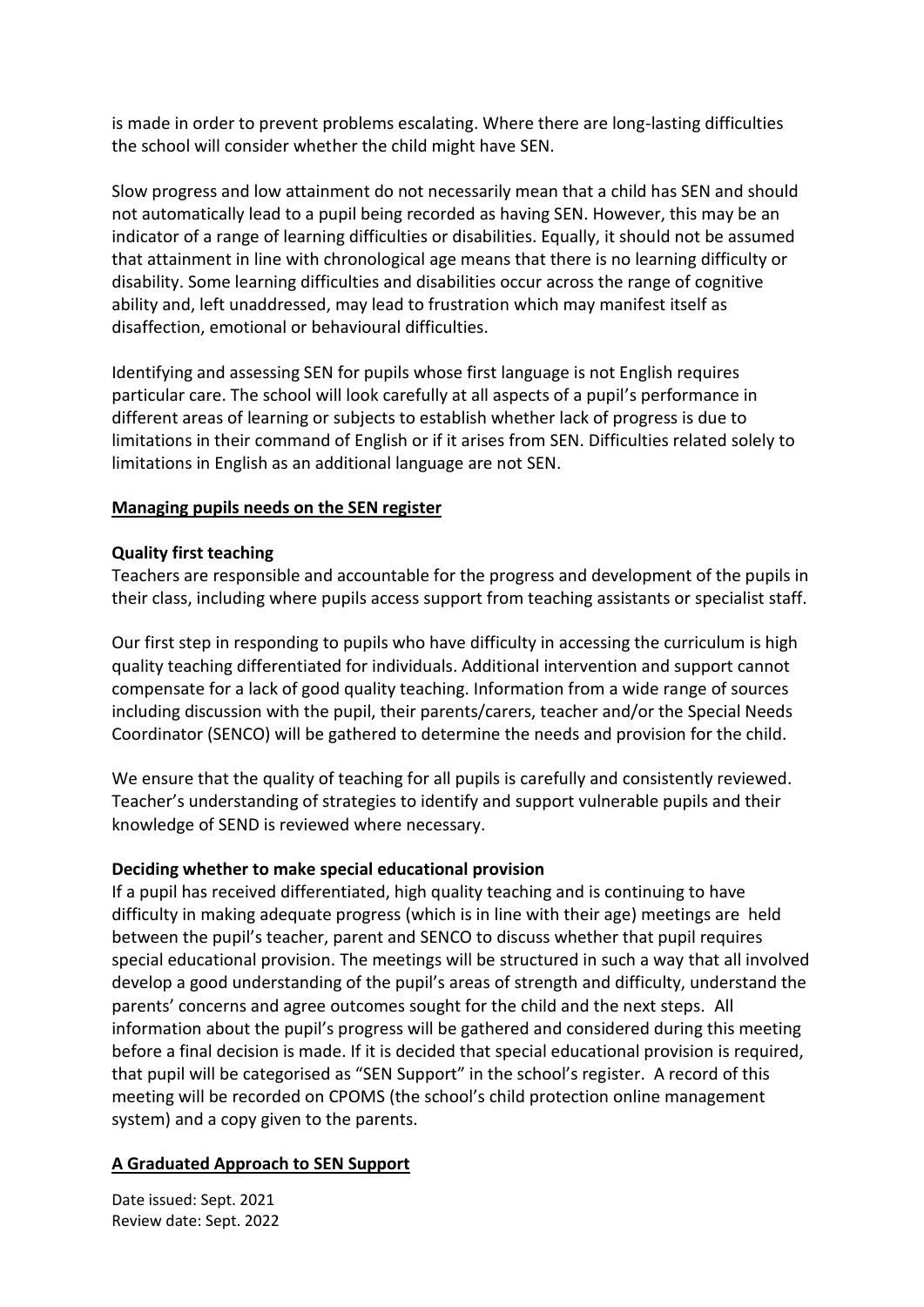If a pupil is placed on the school's register as SEN Support, the support they receive will take the form of a cycle named 'The Graduated Approach'. 'The Graduated Approach' which is detailed in the SEND Code of Practice 2015, suggests a four-part cycle:Assess, Plan, Do and Review.

### **Assess**

The first part of the cycle is to use all the information gathered about the pupil from the initial meetings to detail what specific difficulties the pupil has. This may involve the SENCO carrying out more specific assessments or involving external agencies to provide assessments and support. The pupil's teacher and if necessary the SENCO, will meet with the pupil and their parent to discuss: the results of any assessments carried out, previous strategies used, the pupil's strengths, interests and any other external factors that may impact on the child's learning. Assessments will be reviewed regularly to ensure the support and intervention are matched to need, barriers to learning are identified and overcome, and that a clear picture of the interventions put in place and their effect is developed. For some types of SEN, the way in which a pupil responds to an intervention can be the most reliable method of developing an accurate picture of need.

#### **Plan**

Together, the pupil, their parent and teacher will create a 'Personal Plan' for the pupil, which would incorporate the views' of the parents, child and class teacher. It will provide advice from the SENCO and reference advice from relevant external agencies. Ultimately, this would underline strategies to support the pupil in meeting long and short-term outcomes. A maximum of three short-term outcomes are made on any one Personal Plan to ensure that the pupil and the pupil's teacher is not overwhelmed with various strategies and interventions. Each short-term outcome is planned to be specific, measureable, achievable, realistic and time-sensitive (SMART). A 'Personal Plan' will also specify how school staff and parents will know if the pupil has met the outcomes set. These will be RAG rated in the next meeting, where the cycle starts again. A date to review progress for the next term (or sooner) will be set during this meeting.

### **Do**

Strategies will make full use of all available classroom and school resources. The pupil's teacher will offer interventions that are different from or additional to those provided as part of the school's usual working practices. It is the teacher's responsibility to ensure that the strategies on the pupil's Personal Plan are implemented and that records of the pupil's progress against their short-term outcomes are kept throughout this process. Strategies within Personal Plans may be required to change during the 'Do' process due to varying circumstances; parents are always informed of these changes.

#### **Review**

After a term (or less) of following the strategies stated in the pupil's Personal Plan, a review meeting is held. During this meeting, the teacher, parent and the pupil discuss what has worked well with the strategies that have been put in place and if there were any challenges during this process. The cycle begins again and the teacher's ongoing formal and informal assessments will be discussed during this meeting to gain a greater understanding of the child's progress, along with any information from external agencies. Together, this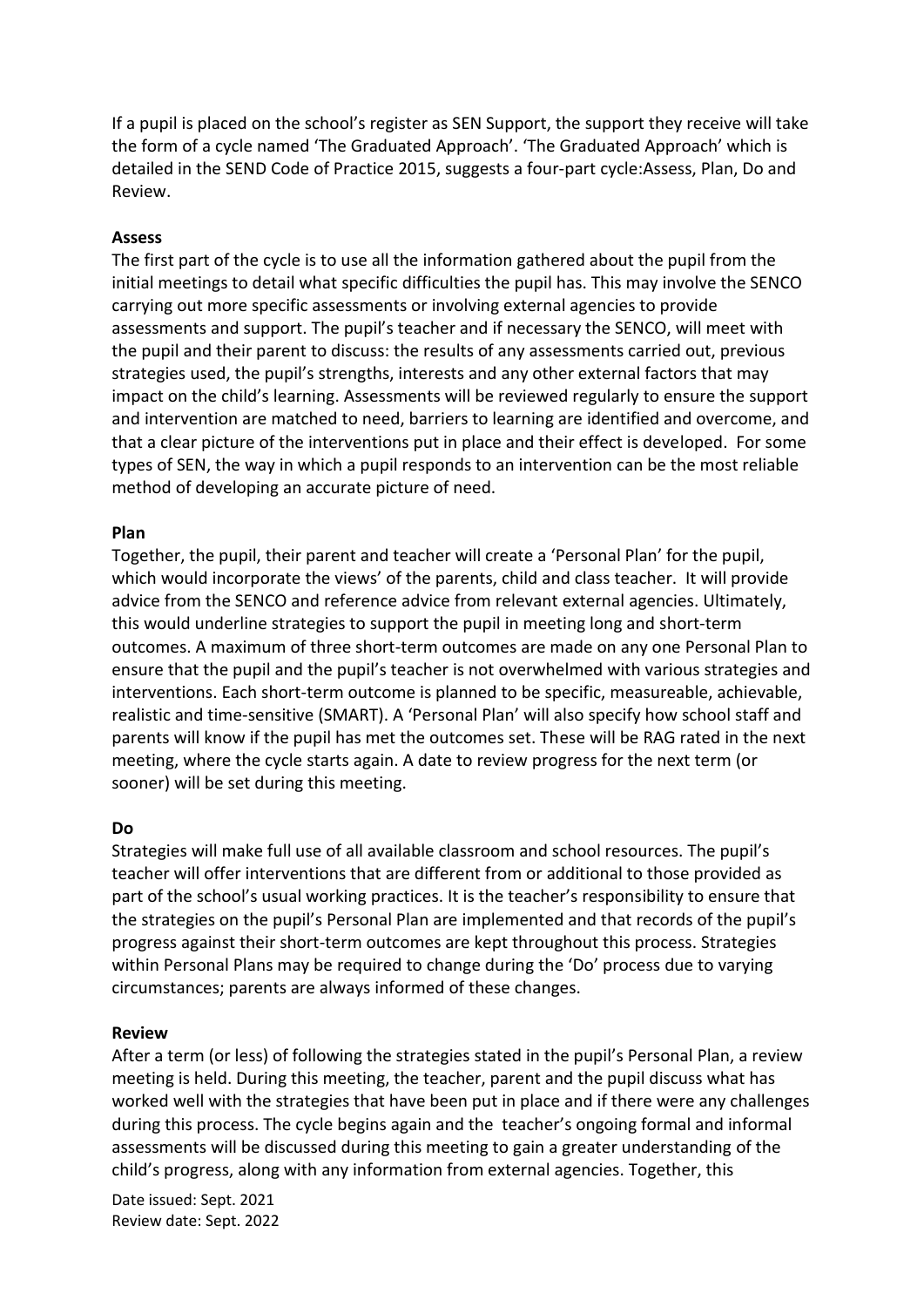information will form the basis for the next steps for the child. SEND support will be adapted or replaced depending on how effective it has been in achieving the agreed outcomes.

For children on the school's register as having 'SEN support', this Graduated approach cycle will repeat at least three times a year (once every term) and it is the SENCOs responsibility to ensure this is enforced.

## **Referral for external agencies**

Schools have the right to involve specialists at any point to advise the om early identification of SEN and effective support and interventions. Where a pupil continues to make little or no progress, or where they continue to work at levels substantially below those expected of pupils of a similar age despite evidence-based SEN support the school will seek external support.

## **Educational Health Care Plan (EHCP)**

Where, despite taking relevant and purposeful action to identify, assess and meet the SEN of the pupil, the pupil has not made expected progress, the school or parents / carers may consider requesting an Education, Health and Care needs assessment (see Chapter 6 of the SEND Code of Practice January 2015 for further details).

## **Criteria for exiting the SEN register**

During the 'Review' stage of the Graduated Approach cycle, it may be decided by the pupil, their teacher, parent and the SENCO that the pupil has achieved their long-term outcomes and is now working at a level that is in line with their age group and national expectations. Following this, it may then be decided that the pupil no longer requires special educational provision and can exit the Graduated Approach cycle. With the parent's permission, the pupil will then come off of the school's register as having 'SEN Support' and will continue to access support through differentiated, high quality teaching. If at any stage after exiting the Graduated Approach the pupil again shows signs of having difficulties in making progress, the cycle can begin once again.

## **Supporting pupils and families**

SEND support will include planning and preparation for the transitions between phases of education and preparation for adult life (see Chapter 8 of the SEND Code of Practice January 2015, Preparing for adulthood from the earliest years) this includes within school transitions.

External links to support this:

• Local Authority Local offer -

https://www.hertfordshire.gov.uk/microsites/local-offer/the-hertfordshire-local-offer.aspx

- School' 'School SEN Local Offer' see school website
- Hertfordshire grid for learning SEN links with other agencies
- <http://www.thegrid.org.uk/learning/sen/index.shtml>
	- Senat- Luton council SEN website<https://directory.luton.gov.uk/kb5/luton/directory/service.page?id=JEftR37V-68&>

# **Supporting pupils at school with medical conditions**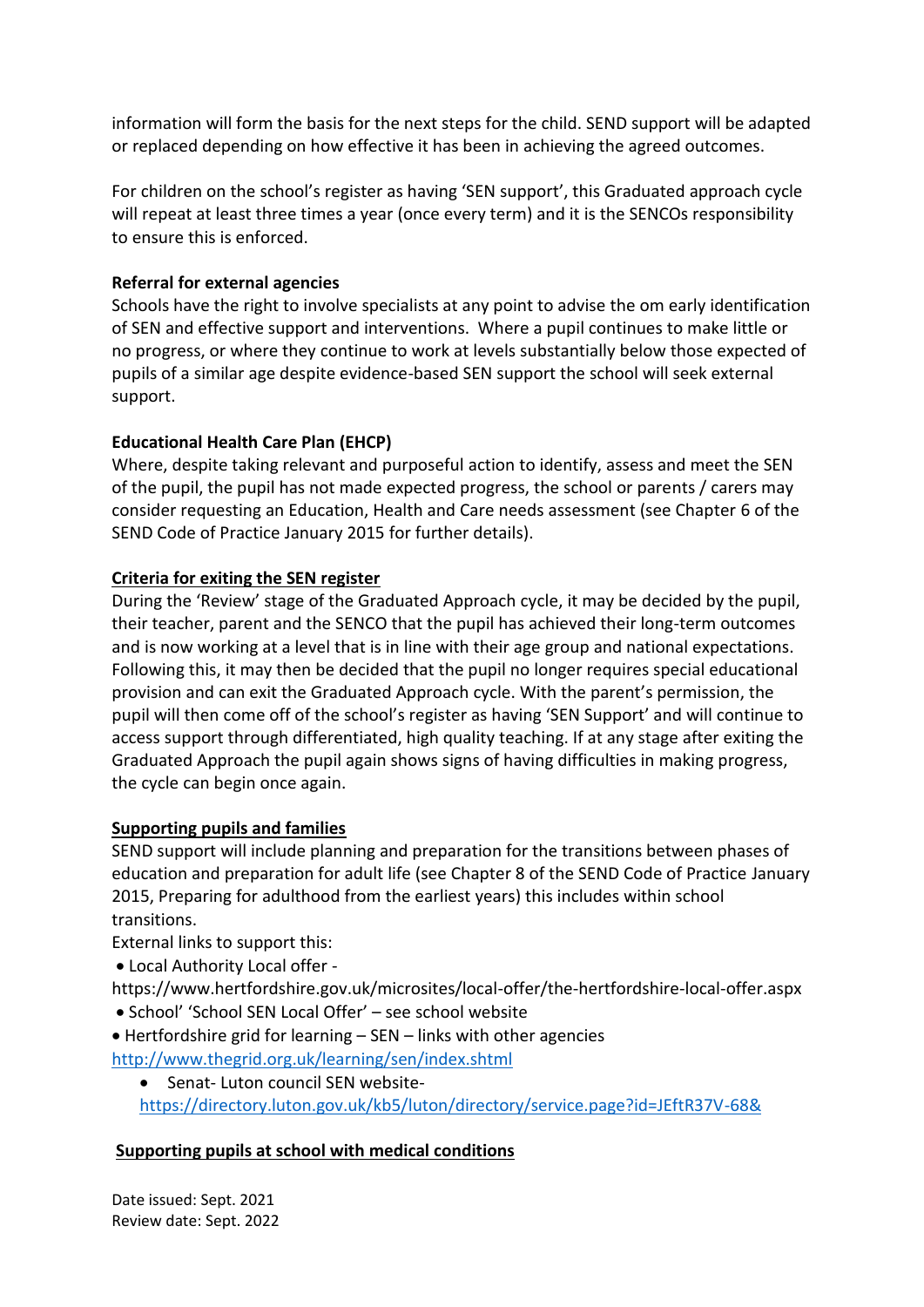The school recognises that pupils at school with medical conditions should be properly supported so that they have full access to education, including school trips and physical education (Please ask in the school's office for a copy of the school's 'Supporting pupils with Medical Conditions Policy').

Some children with medical conditions may be disabled and where this is the case the school will comply with its duties under the Equality Act 2010. Some may also have special educational needs and disabilities (SEND) and may have a statement, or (EHCP) which brings together health and social care needs, as well as their special educational provision whereby the SEND Code of Practice (2015) is followed.

The school will make arrangements to support pupils with medical conditions. Individual care plans and/or (EHCP) will normally specify the type and level of support required to meet the medical needs of such pupils. Where children and young people also have SEND, their provision will be planned and delivered in a co-ordinated way alongside their care plan. Schools are required to have regard to statutory guidance 'Supporting pupils at school with medical conditions'.

## **Monitoring and evaluation of SEND**

It is the school's practice to carefully and regularly monitor and evaluate the quality of provision we offer to all pupils. This is achieved through regular audits, sampling of parent's views (written views are collected annually), pupil's views (voiced at various times during the year such as during school council meetings and a one-to-one meetings with their teacher) and staff views. The evaluation and monitoring arrangements, promote an active process of continual review and improvement of provision of all pupils.

The school governors monitor the progress of SEN through having a link governor who meets at least half termly with the SENCO.

## **Training and resources**

Please refer to section 7 of the school's 'SEN Offer' for information about staff training and section 12 for information about the allocation of resources.

## **Roles and responsibilities (in-line with the recommendations in the SEND Code of Practice 2015)**

## **The Governing Body ensures that:**

• The school follows the SEND Code of Practice 2015 when carrying out its duties toward all pupils with Special Educational Needs and Disabilities

• The necessary provision is made for any pupil identified as having SEND and ensures that all teachers are aware of the importance of providing for these children

• It consults the Local Authority and other schools, when appropriate, and reports annually to parents on the success of the school's policy for children with SEND

• Parents are notified of a decision by the school that SEN provision is being made for their child

• There is an identified governor who has specific oversight of the school's provision for pupils with SEND. This governor liaises with the school and reports back to the governing body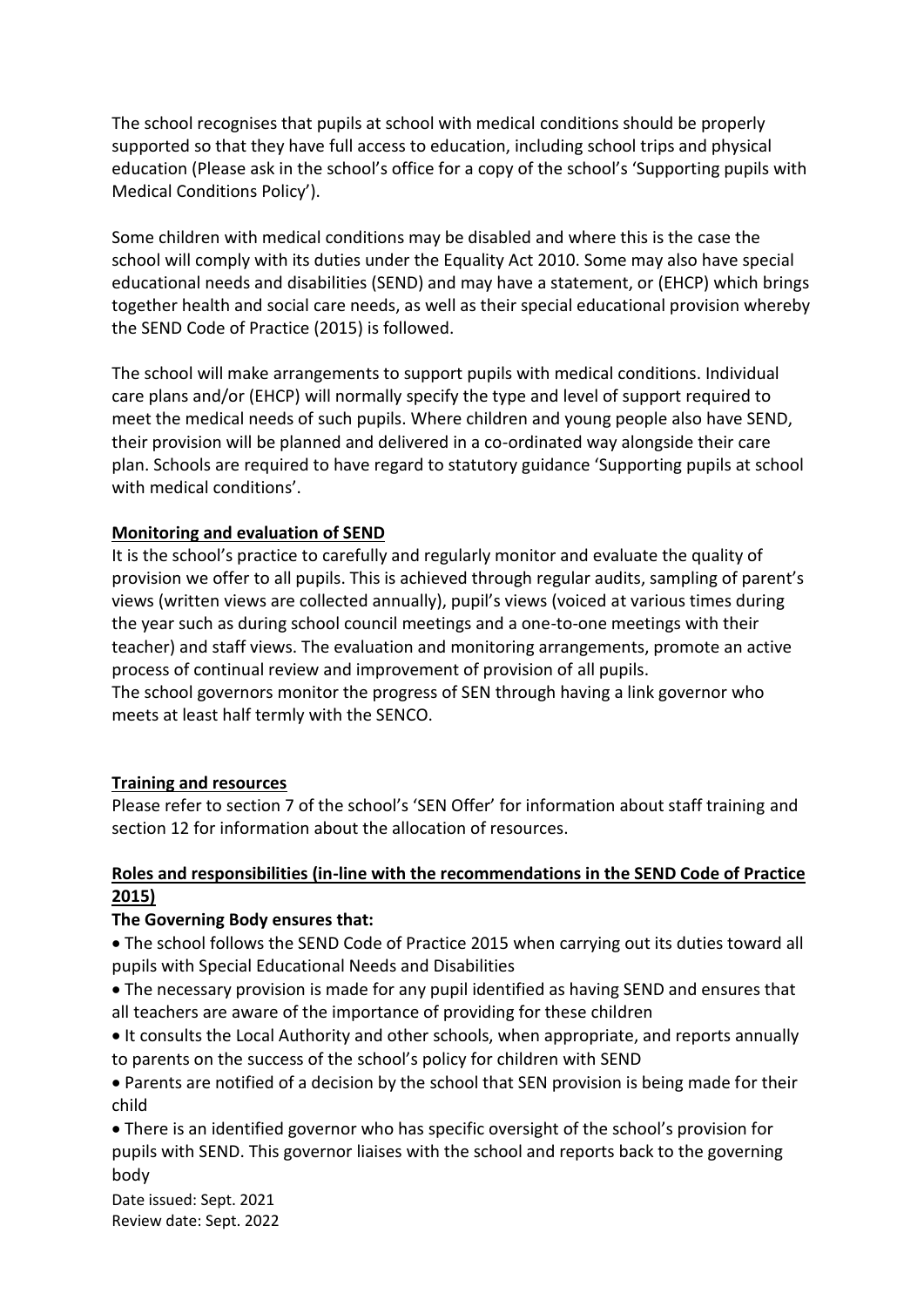• The SEND provision, including the deployment of funding, equipment and personnel is reported back to the full Governing Body

## **The key responsibilities of the SENCO include:**

- Overseeing the day-to-day operation of the school's SEND policy
- Coordinating provision for children with SEND
- Liaising with the relevant Designated Teacher where a Child Looked After (CLA) has SEND
- Advising on the graduated approach to providing SEND support
- Liaising with parents of pupils with SEND
- Reviewing and setting new outcomes with teachers, parents and pupils

• Evaluating the quality and impact of the support and/or interventions along with the views of the pupil and parent/carer.

• Revising the support in light of the pupil's progress and development and deciding on any changes in consultation with the parent/carer and pupil.

• Liaising with other schools, educational psychologists, health and social care professionals, and independent or voluntary bodies

• Being a key point of contact with external agencies, especially the Local Authority and its support services

• Liaising with potential next providers of education to ensure a pupil and their parents are informed about options and a smooth transition is planned

• Working with the Headteacher and School Governors to ensure that the school meets its responsibilities under the Equality Act (2010) with regard to reasonable adjustments and access arrangements

- Ensuring that the school keeps the records of all pupils with SEND up to date
- Meeting termly with the Headteacher to discuss the deployment of funding, equipment and personnel

## **The Headteacher is responsible for:**

- Meeting regularly with the SENCo to discuss the SEND provision
- Informing and liaising with governors on SEND provision
- Managing the Special Educational Needs Policy on a day to day basis
- Giving and arranging practical help and training to members of staff on how to deal with special needs issues as advised by the SENCO

• Ensuring that complaints regarding SEND provision are dealt with in accordance with the Local Authority guidance for school-based complaints procedures

• Ensuring all staff are trained in SEND where appropriate to provide adequate support for SEND pupils and to allow for personal and professional development

## **The role of the Class Teacher**

Teachers are responsible and accountable for the progress and development of the pupils in their class, including where pupils access support from teaching assistants or specialist staff. This includes:

- Identifying children with SEND
- Devising and implementing learning strategies and support for individual children
- Reviewing and setting new outcomes with the pupil, their parents and the SENCO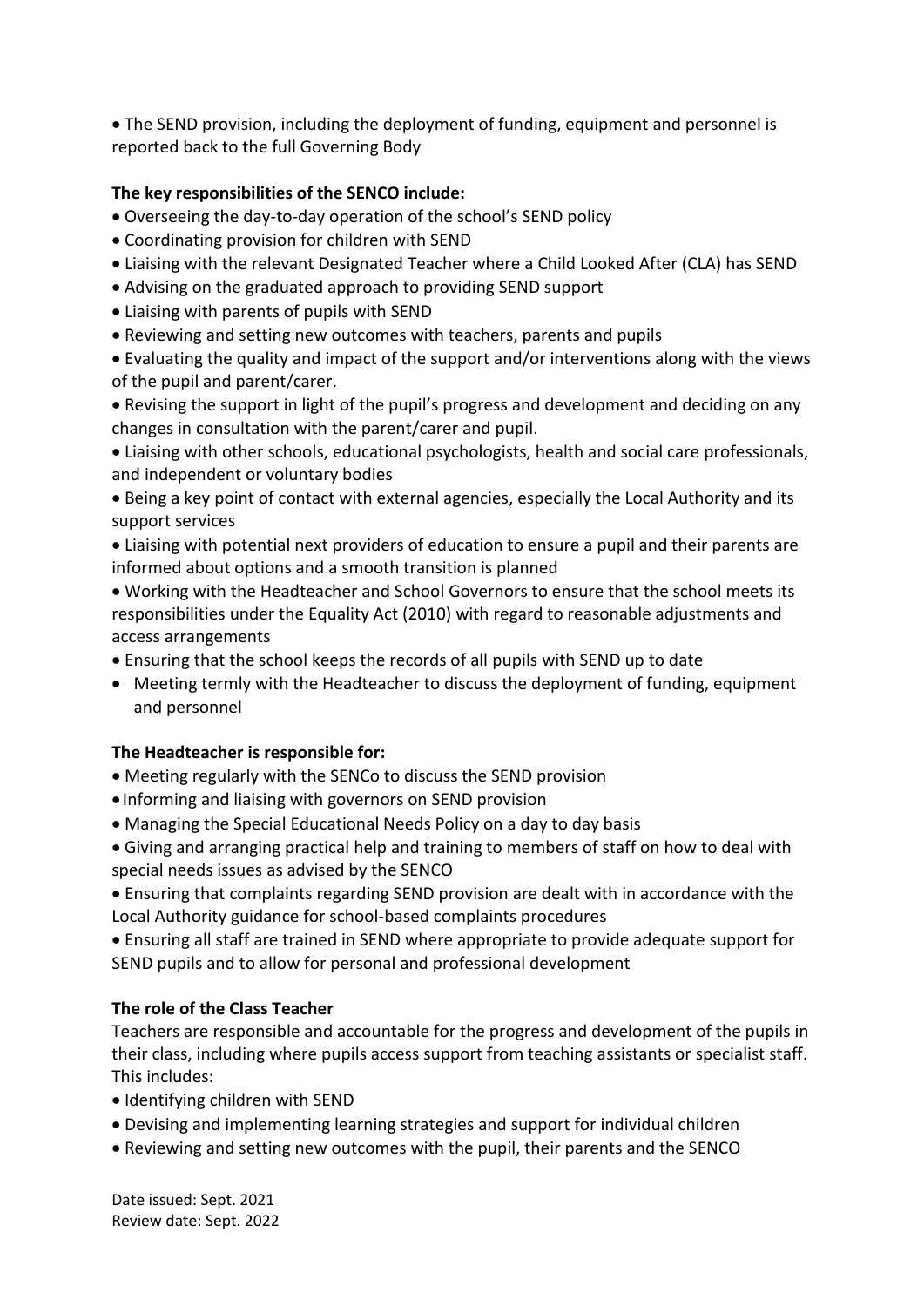• Liaising with the SENCO to ensure the needs of individual pupils are met through the implementation of the identified strategies/interventions

- Implementing the school's Special Educational Needs and Disabilities Policy
- Undertaking any training suggested or supplied by the school
- Remaining responsible for working with and supporting the pupil on a daily basis

• Leading Teaching Assistants, Learning Support staff and specialist staff involved, to plan and assess the impact of support and interventions and how they can be linked to classroom teaching

## **Storing and managing information**

All information about individual pupils with SEND is stored within in the Headteacher's office. Information is also stored on CPOMS (Child Protection Online Management System). These records will move up with the child and will be sent onto any new setting that they may attend.

## **COMPLAINTS**

If a parent/ carer or pupil is unhappy with any aspect of the provision they are receiving, in the first instance, they should speak to the Class Teacher.

If for any reason, a parent/carer/pupil feels unable to do this or is not satisfied that the query/issue has been resolved. They should then speak to The SENCO and/ or Head Teacher.

Should this not resolve the situation, parents may speak to The Chair of Governors and file a formal complaint.

**Governing Body committee responsible:** Full Governing Body **Review frequency:** Annually **Based on:** N/A

**Signed Chair of Governors: Date: 14.09.2021**

**Signed SEN Lead Governor: Date: 14.09.2021**

**Issued:** September 2021 **Next review:** September 2022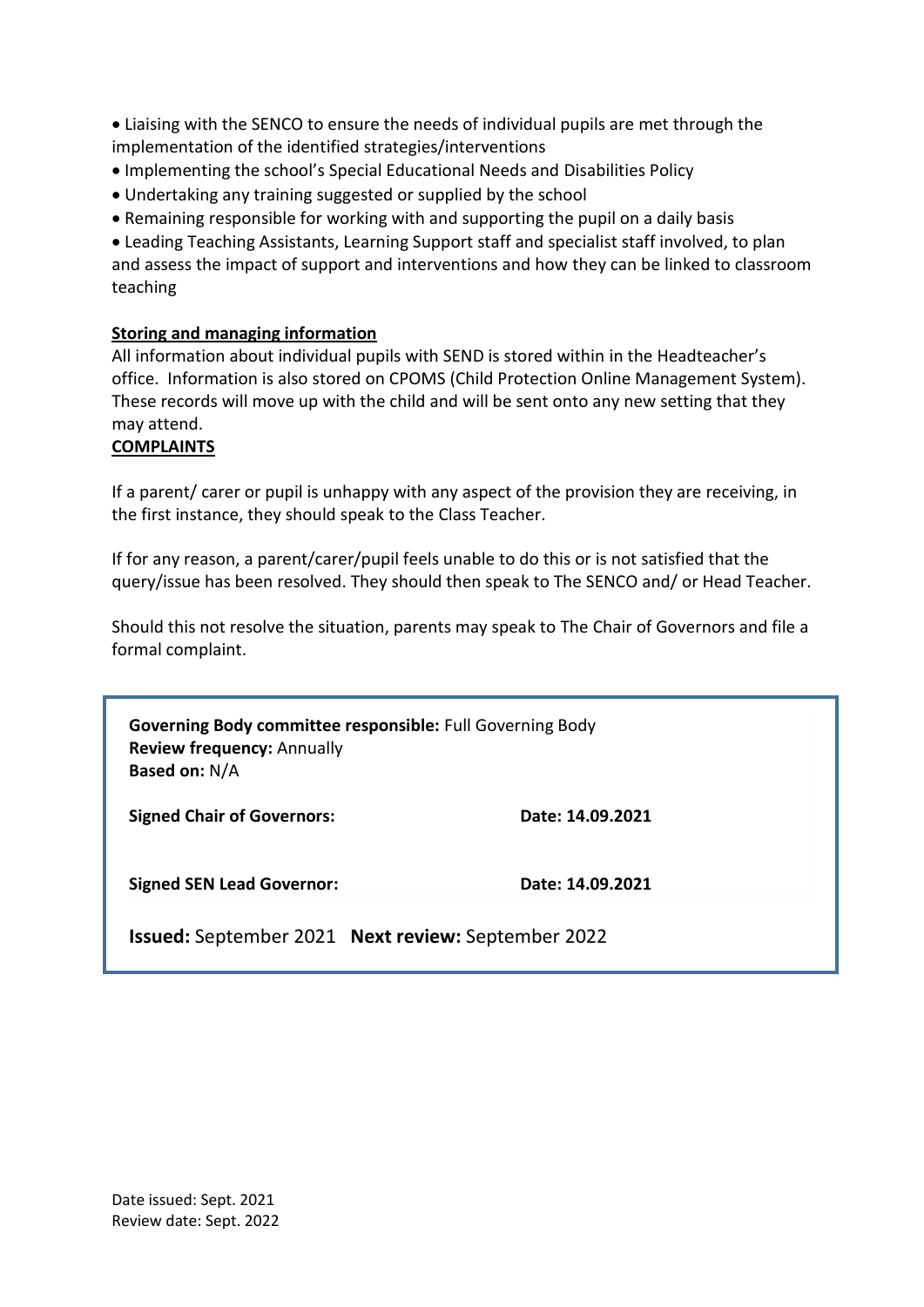## **Appendices**

## **Appendix 1**

## **Definition of the broad areas of need:**

## **Communication and Interaction**

Children and young people with speech, language and communication needs (SLCN) have difficulty in communicating with others. This may be because they have difficulty saying what they want to, understanding what is being said to them or they do not understand or use social rules of communication. The profile for every child with SLCN is different and their needs may change over time. They may have difficulty with one, some or all of the different aspects of speech, language or social communication at different times of their lives.

Children and young people with ASD, including Asperger's Syndrome and Autism, are likely to have particular difficulties with social interaction. They may also experience difficulties with language, communication and imagination, which can impact on how they relate to others.

## **Cognition and Learning**

Support for learning difficulties may be required when children and young people learn at a slower pace than their peers, even with appropriate differentiation. Learning difficulties cover a wide range of needs, including moderate learning difficulties (MLD), severe learning difficulties (SLD), where children are likely to need support in all areas of the curriculum and associated difficulties with mobility and communication, through to profound and multiple learning difficulties (PMLD), where children are likely to have severe and complex learning difficulties as well as a physical disability or sensory impairment.

Specific learning difficulties (SpLD), affect one or more specific aspects of learning. This encompasses a range of conditions such as dyslexia, dyscalculia and dyspraxia.

## **Social, Emotional and Mental Health Difficulties**

Children and young people may experience a wide range of social and emotional difficulties which manifest themselves in many ways. These may include becoming withdrawn or isolated, as well as displaying challenging, disruptive or disturbing behaviour. These behaviours may reflect underlying mental health difficulties such as anxiety or depression, self-harming, substance misuse, eating disorders or physical symptoms that are medically unexplained. Other children and young people may have disorders such as attention deficit disorder, attention deficit hyperactive disorder or attachment disorder. The school has clear processes to support children and young people, including how to manage the effect of any disruptive behaviour so it does not adversely affect other pupils. The Department for Education publishes guidance on managing pupils' mental health and behaviour difficulties in schools.

## **Sensory and/or Physical Needs**